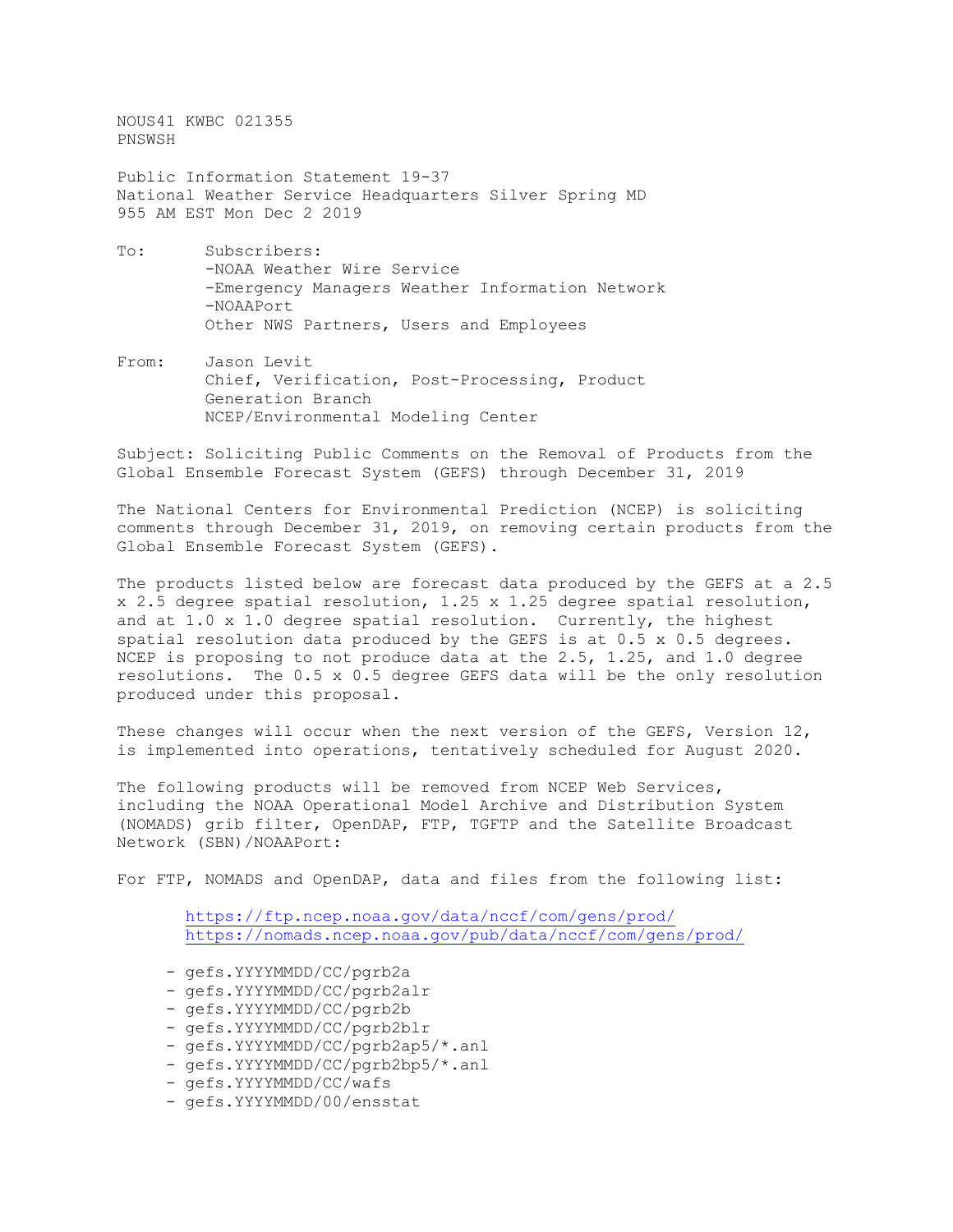Where YYYYMMDD is the initialization year, month, and day, and CC is the model cycle (00, 06, 12, and 18 Coordinated Universal Time (UTC)), with the exception of the ensstat directory, which is only generated at 00 UTC.

The data in the pgrb2alr and pbgr2blr directories represent all forecast fields from the GEFS at a 2.5 x 2.5 degree resolution. The data in the pgrb2a and pgrb2b directories represent all forecast fields from the GEFS at a 1.0 x 1.0 degree resolution. These products are replaced by the data in the pgrb2ap5 and pgrb2bp5 directories, which are at a 0.5 x 0.5 degree resolution.

Only the analysis files (\*.anl) data in the pgrb2ap5 and pbgr2bp5 directories are proposed for removal. The initial forecast hour (f000) data files in these directories contain the information in the \*.anl files so the \*.anl files are redundant.

The data in the wafs directories is of 1.25 x 1.25 degree resolution and only contains information from selected variables and 10 ensemble members. The 0.5 x 0.5 degree forecast files in the pgrb2ap5 and pgrb2bp5 directories contain all members and are of a higher resolution with all variables, and replace the wafs data.

For TGFTP, data and files from the following list:

ftp://tgftp.nws.noaa.gov/SL.us008001/ST.opnl/

- MT.ensg CY.CC/RD.YYYYMMDD/PT.grid DF.gr2 RE.high
- MT.ensg CY.CC/RD.YYYYMMDD/PT.grid DF.gr2 RE.low

Where YYYYMMDD is the initialization year, month, and day, and CC is the model cycle (00, 06, 12, and 18 UTC). These data contain GEFS variables at both 2.5 and 1.0 degree resolution, and contain data also available using the NOMADS and FTP services, so this data is considered a duplicate.

For SBN/NOAAPort, gridded binary version 1 (GRIB1) data containing WAFS38, WAFS39 and WAFS40 data. These files contain data at 1.25 x 1.25 degree resolution for select regions with only 10 GEFS members, and has been replaced by the data files at 0.5 x 0.5 degree resolution with full ensemble membership over the entire globe.

For a list of World Meteorological Organization (WMO) headers that will be removed for these GRIB1 products, please use the following HTML links:

<https://www.nco.ncep.noaa.gov/pmb/products/noaaport/wafs38.ens.header.out> <https://www.nco.ncep.noaa.gov/pmb/products/noaaport/wafs39.ens.header.out> <https://www.nco.ncep.noaa.gov/pmb/products/noaaport/wafs40.ens.header.out>

For SBN/NOAAPort, gridded binary version 2 (GRIB2) data at 1.25 X 1.25 degree resolution for bias corrected precipitation and 2 meter temperature. These files are data created by the North American Ensemble Forecast System (NAEFS), and interpolated to a 1.25 x 1.25 degree resolution during GEFS data production. These products are produced by